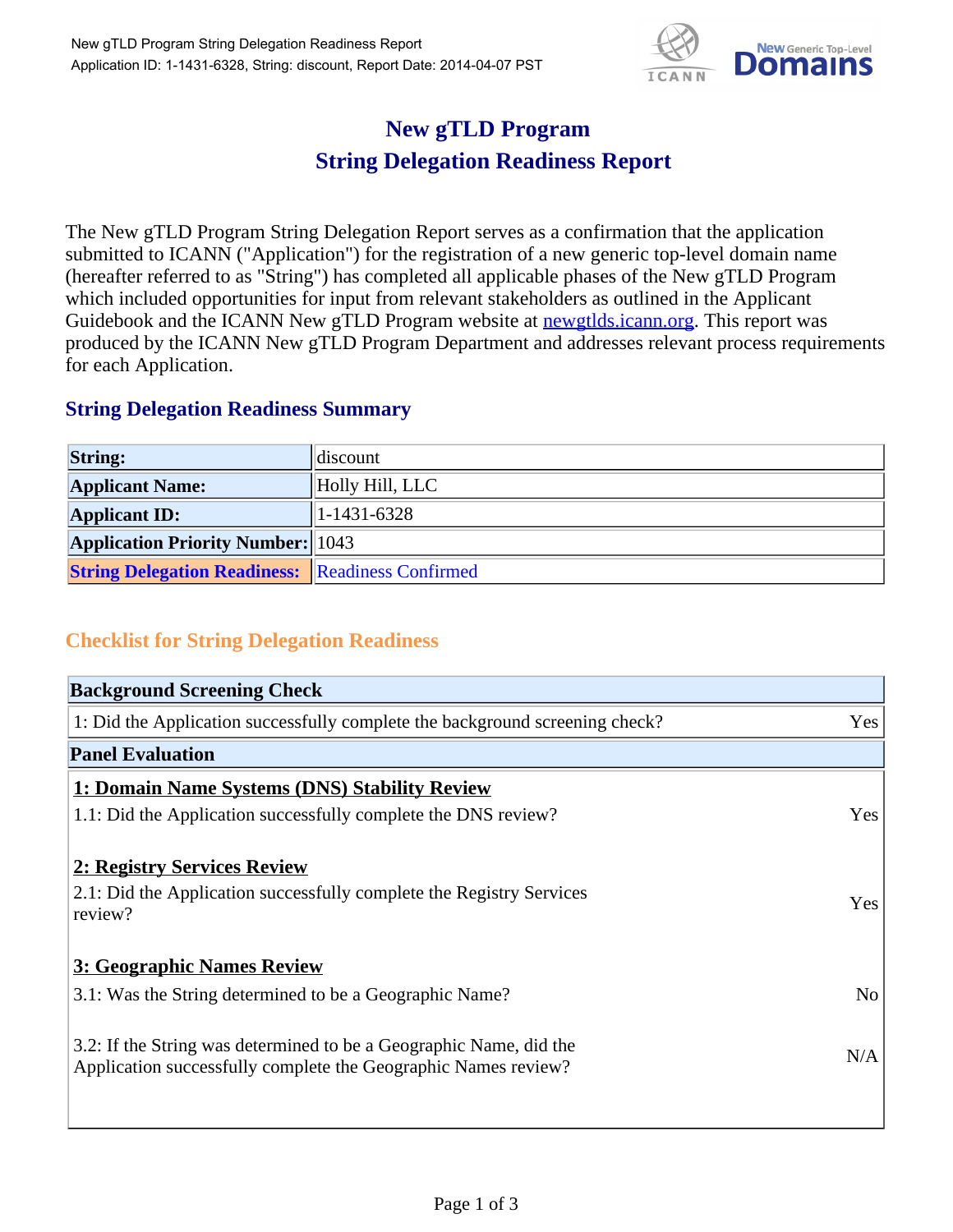

| <b>4: Financial Review</b><br>4.1: Did the Application successfully complete the Financial Capability<br>review?                                                                                                                                                                                                                                             | Yes            |
|--------------------------------------------------------------------------------------------------------------------------------------------------------------------------------------------------------------------------------------------------------------------------------------------------------------------------------------------------------------|----------------|
| <b>5: Technical Review</b><br>5.1: Did the Application successfully complete the Technical and<br><b>Operation Capability review?</b>                                                                                                                                                                                                                        | Yes            |
| <u><b>6: String Similarity Review</b></u><br>6.1: Was the Application determined to not be confusingly similar to other<br>applied for strings, including through String Confusion Objections?                                                                                                                                                               | N <sub>o</sub> |
| 6.2: If the Application was determined to be confusingly similar to other<br>applied for strings, including through String Confusion Objections, did the<br>Application prevail in the string contention resolution process (CPE,<br>Auction, and/or Self-Resolution of String Contention via<br>withdrawal/termination of all other members in contention)? | Yes            |

| <b>Public Comment Period</b>                                                                                                                                                                   |                |
|------------------------------------------------------------------------------------------------------------------------------------------------------------------------------------------------|----------------|
| 1: Was the public provided an opportunity to submit comments on the Application?                                                                                                               | Yes            |
| 2: Were comments for the Application considered by evaluation panels?                                                                                                                          | Yes            |
| <b>Objection Process</b>                                                                                                                                                                       |                |
| 1: Were objections filed against the Application?                                                                                                                                              | N <sub>0</sub> |
| 2: If objections were filed against the Application, did Applicant prevail in the dispute<br>resolution proceedings for all Legal Rights, Limited Public Interest and Community<br>Objections? | N/A            |
| <b>Governmental Advisory Committee (GAC) Advice</b>                                                                                                                                            |                |
| 1: Did the GAC have an opportunity to provide advice for the Application?                                                                                                                      | Yes            |
| 2: Did the GAC provide consensus GAC advice that the String should not be approved by<br>the ICANN Board?                                                                                      | N <sub>o</sub> |
| 3: If the GAC provided consensus GAC advice to the ICANN Board, did the ICANN Board<br>(or New gTLD Program Committee) accept the GAC advice?                                                  | N/A            |
| <b>Accountability Mechanisms</b>                                                                                                                                                               |                |
| 1: Was the Application the subject of a complaint or review through one of ICANN's<br>accountability mechanisms (Reconsideration or Independent Review)?                                       | <b>No</b>      |
| 1.1: If yes, did the BGC, ICANN Board or New gTLD Program Committee determine that<br>the Application should not proceed to contracting?                                                       | N/A            |